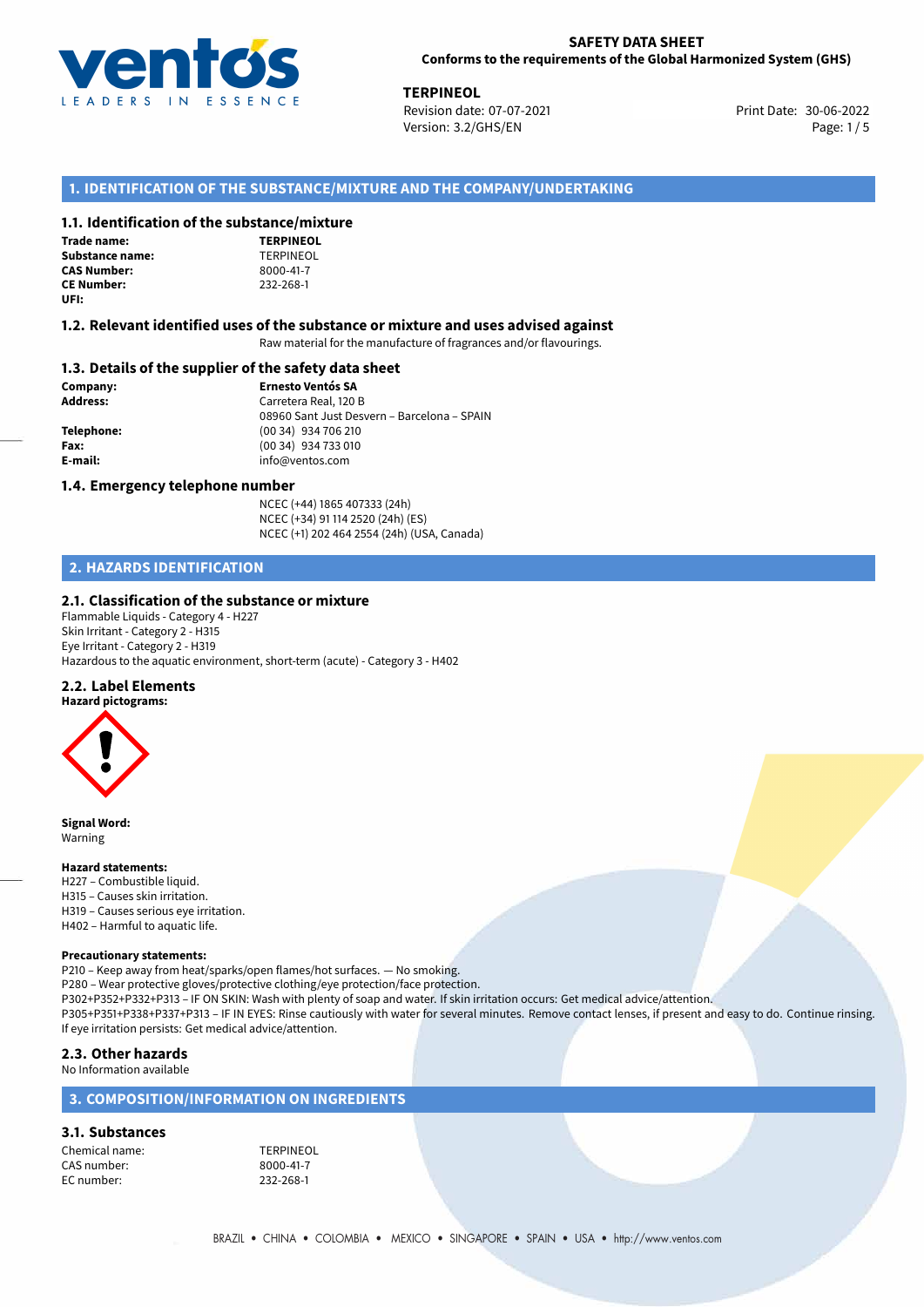

**TERPINEOL**<br>
Revision date: 07-07-2021 **Access 2006-2014** Print Date: 30-06-2022 Version: 3.2/GHS/EN Page: 2 / 5

#### **Hazardous constituents:**

| <b>Chemical Name</b> | % (w/w)   | CAS No<br><b>EC No</b> | <b>Classification according to GHS</b>                                                                                                                                                                                                       |
|----------------------|-----------|------------------------|----------------------------------------------------------------------------------------------------------------------------------------------------------------------------------------------------------------------------------------------|
| <b>TERPINEOL</b>     | $\geq$ 50 | 8000-41-7<br>232-268-1 | Flammable Liquids - Category 4 - H227<br>Acute Toxicity - Category 5 (oral) - H303<br>Skin Irritant - Category 2 - H315<br>Eye Irritant - Category 2A - H319<br>Hazardous to the aquatic environment, short-term (acute) - Category 3 - H402 |

[See the full text of the hazard statements in section 16.](#page-4-0)

#### **3.2. Mixtures**

Not applicable.

## **4. FIRST-AID MEASURES**

### **4.1. Description of necessary first aid measures**

| Ingestion:    | Rinse mouth with water.                                                                                               |
|---------------|-----------------------------------------------------------------------------------------------------------------------|
|               | Obtain medical advice.                                                                                                |
|               | Keep at rest. Do not induce vomiting.                                                                                 |
| Eye contact:  | In case of contact with eyes, rinse immediately with plenty of water for at least 15 minutes and seek medical advice. |
| Inhalation:   | Remove person to fresh air and keep at rest.                                                                          |
|               | Seek immediate medical advice.                                                                                        |
| Skin contact: | Take off immediately all contaminated clothing.                                                                       |
|               | Thoroughly wash affected skin with soap and water.                                                                    |
|               | Seek medical attention if symptoms persist.                                                                           |

### **4.2. Most important symptoms and effects, both acute and delayed**

No information available.

## **4.3. Indication of any immediate medical attention and special treatment needed**

No information available.

## **5. FIRE-FIGHTING MEASURES**

### **5.1. Extinguishing Media**

Water spray, carbon dioxide, dry chemical powder or appropriate foam. For safety reasons do not use full water jet.

### **5.2. Special hazards arising from the substance or mixture**

Known or Anticipated Hazardous Products of Combustion: Emits toxic fumes under fire conditions.

### **5.3. Advice for firefighters**

High temperatures can lead to high pressures inside closed containers. Avoid inhalation of vapors that are created. Use appropriate respiratory protection. Do not allow spillage of fire to be poured into drains or watercourses. Wear self-contained breathing apparatus and protective clothing.

### **6. ACCIDENTAL RELEASE MEASURES**

### **6.1. Personal precautions, protective equipment and emergency procedures**

Evacuate surronding areas. Ensure adequate ventilation. Keep unnecessary and unprotected personnel from entering. Do not breathe vapor/spray. Avoid contact with skin and eyes. Information regarding personal protective measures: see section 8.

### **6.2. Environmental precautions**

To avoid possible contamination of the environment, do not discharge into any drains, surface waters or groundwaters.

### **6.3. Methods and materials for containment and cleaning up**

Cover with an inert, inorganic, non-combustible absorbent material (e.g. dry-lime, sand, soda ash). Place in covered containers using non-sparking tools and transport outdoors. Avoid open flames or sources of ignition (e.g. pilot lights on gas hot water heater). Ventilate area and wash spill site after material pickup is complete.

### **6.4. Reference to other sections**

Information regarding exposure controls, personal protection and disposal considerations can be found in sections 8 and 13.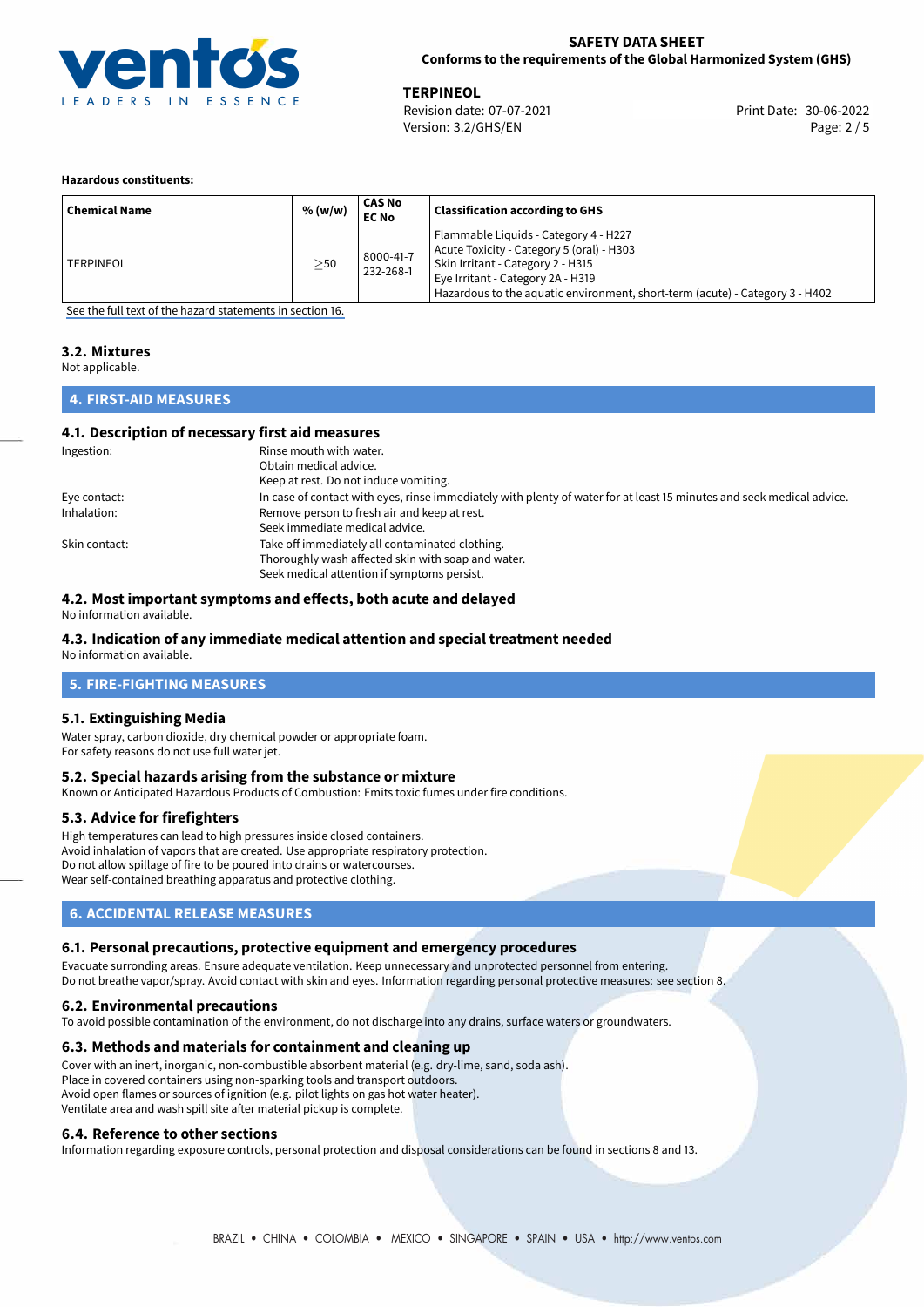

**TERPINEOL**<br>
Revision date: 07-07-2021 **Access 2006-2014** Print Date: 30-06-2022 Version: 3.2/GHS/EN Page: 3 / 5

## **7. HANDLING AND STORAGE**

### **7.1. Precautions for safe handling**

Do not store or handle this material near food or drinking water. Do not smoke. Avoid contact with the eyes, skin and clothing. Wear protective clothing and use glasses. Observe the rules of safety and hygiene at work. Keep in the original container or an alternative made from a compatible material.

# **7.2. Conditions for safe storage, including any incompatibilities**

Store in tightly closed and preferably full containers in a cool, dry and ventilated area, protected from light. Keep away from sources of ignition (e.g. hot surfaces, sparks, flame and static discharges). Keep away from incompatible materials (see section 10).

#### **7.3. Specific end use(s)**

No information available.

**8. EXPOSURE CONTROLS AND PERSONAL PROTECTION**

## **8.1. Control parameters**

Components with occupational exposure limits: None known.

#### **8.2. Exposure controls**

Measures should be taken to prevent materials from being splashed into the body. Provide adequate ventilation, according to the conditions of use. Use a mechanical exhaust if required.

#### **8.3. Individual protection measures, such as personal protective equipment**

| Eye/Face protection:             | Chemical safety goggles are recommended. Wash contaminated goggles before reuse.                                                            |
|----------------------------------|---------------------------------------------------------------------------------------------------------------------------------------------|
| Hand Protection:                 | Chemical-resistant gloves are recommended. Wash contaminated gloves before reuse.                                                           |
| Body protection:                 | Personal protective equipment for the body should be selected based on the task being performed and the risks<br>involved.                  |
| Respiratory Protection:          | In case of insufficient ventilation, use suitable respiratory equipment.                                                                    |
| Environmental exposure controls: | Emissions from ventilation or process equipment should be checked to ensure they comply with environmental<br>protection legislation.       |
|                                  | In some cases, filters or engineering modifications to the process equipment will be necessary to reduce emissions to<br>acceptable levels. |
|                                  |                                                                                                                                             |

## **9. PHYSICAL AND CHEMICAL PROPERTIES**

### **9.1. Information on basic physical and chemical properties**

| Appearance:                            | Liquid                                             |
|----------------------------------------|----------------------------------------------------|
| Colour:                                | Conforms to standard                               |
| Odour:                                 | Conforms to standard                               |
| Odour theshold:                        | Not determined                                     |
| pH:                                    | Not determined                                     |
| Melting point/freezing point:          | CA.3                                               |
| Boling point/boiling range (°C):       | $214 - 224$                                        |
| Flash point:                           | 92 °C                                              |
| Evaporation rate:                      | Not determined                                     |
| Flammability:                          | Not determined                                     |
| Lower flammability/Explosive limit:    | Not determined                                     |
| Upper flammability/Explosive limit:    | Not determined                                     |
| Vapour pressure:                       | 0,04 mm Hg (20 $^{\circ}$ C);1 (52,8 $^{\circ}$ C) |
| Vapour Density:                        | 5,3 $(AIR = 1)$                                    |
| Density:                               | $0,93-0,94$ g/mL (20°C)                            |
| Relative density:                      | $0,93 - 0,94(20^{\circ}C)$                         |
| Water solubility:                      | 1:8 ETHANOL 80%                                    |
| Solubility in other solvents:          | SOLUBLE IN ETHANOL                                 |
| Partition coefficient n-octanol/water: | Not determined                                     |
| Auto-ignition temperature:             | Not determined                                     |
| Decomposition temperature:             | Not determined                                     |
| Viscosity, dynamic:                    | Not determined                                     |
| Viscosity, kinematic:                  | Not determined                                     |
| Explosive properties:                  | Not determined                                     |
| Oxidising properties:                  | <b>NONE EXPECTED</b>                               |
|                                        |                                                    |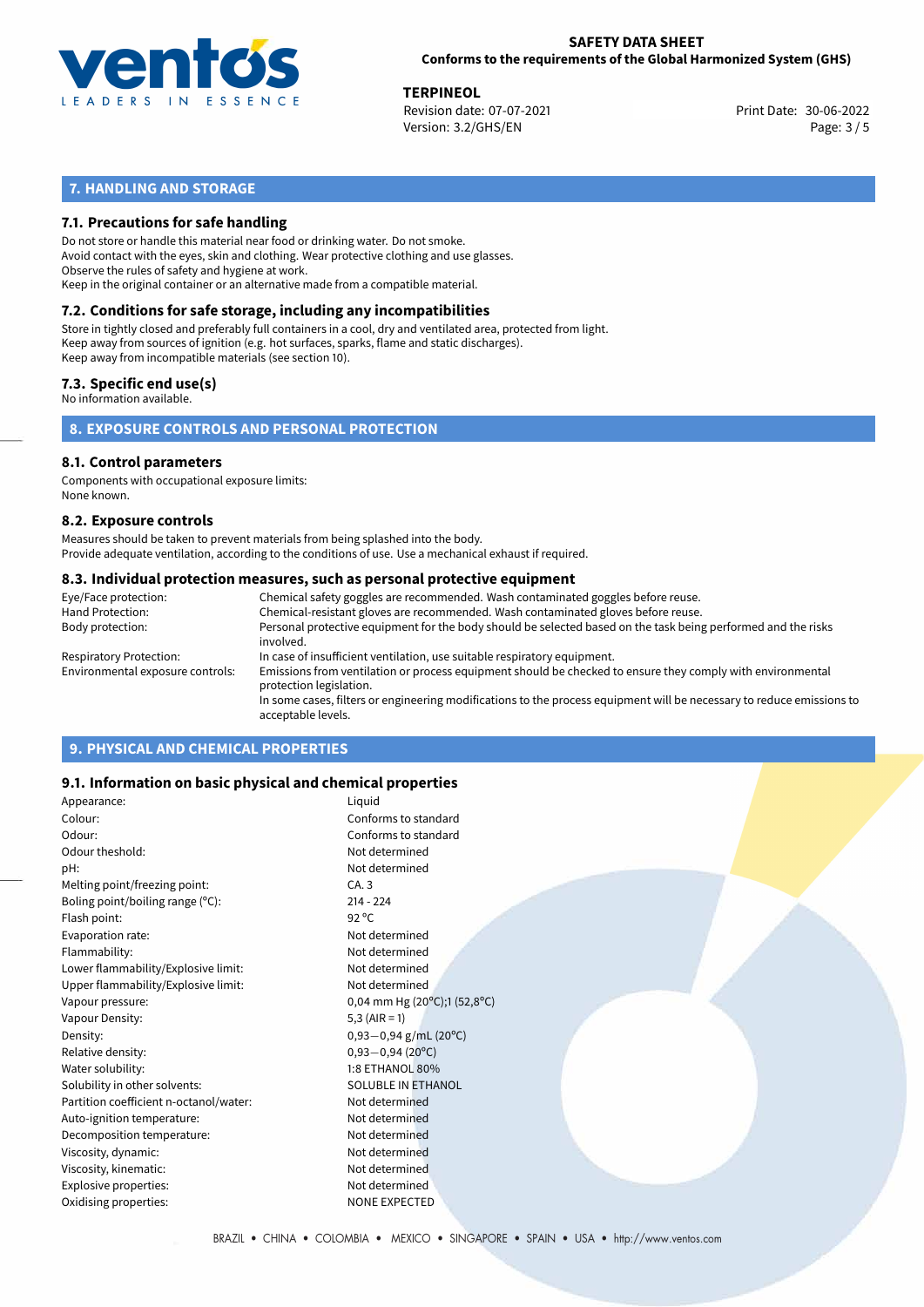

**TERPINEOL**<br>
Revision date: 07-07-2021 **Access 2006-2014** Print Date: 30-06-2022 Version: 3.2/GHS/EN Page: 4 / 5

# **10. STABILITY AND REACTIVITY**

#### **10.1. Reactivity**

No hazardous reactions if stored and handled as prescribed/indicated.

#### **10.2. Chemical stability**

The product is stable if stored and handled as prescribed/indicated.

#### **10.3. Possibility of hazardous reactions**

No hazardous reactions if stored and handled as prescribed/indicated.

#### **10.4. Conditions to Avoid**

Conditions to Avoid: Excessive heat, flame or other ignition sources.

#### **10.5. Incompatible materials**

Avoid contact with strong acids and bases and oxidizing agents.

#### **10.6. Hazardous decomposition products**

During combustion may form carbon monoxide and unidentified organic compounds.

## **11. TOXICOLOGICAL INFORMATION**

| Based on the data available, the criteria for classification are not met. |
|---------------------------------------------------------------------------|
| Causes skin irritation.                                                   |
| Causes serious eye irritation.                                            |
| Based on the data available, the criteria for classification are not met. |
| Based on the data available, the criteria for classification are not met. |
| Based on the data available, the criteria for classification are not met. |
| Based on the data available, the criteria for classification are not met. |
| Based on the data available, the criteria for classification are not met. |
| Based on the data available, the criteria for classification are not met. |
| Based on the data available, the criteria for classification are not met. |
|                                                                           |

## **12. ECOLOGICAL INFORMATION**

#### **12.1. Toxicity**

**Assessment:** Harmful to aquatic life. **Experimental/calculated data:** No information available.

**12.2. Degradability** Biodegradation : 80%. (OECD 310). Evidence.

# **12.3. Bioaccumulative potential**

No information available.

#### **12.4. Soil mobility** No information available.

## **12.5. Other adverse effects**

See also sections 6, 7, 13 and 15 Do not allow to get into waste water or waterways.

## **13. DISPOSAL CONSIDERATIONS**

### **13.1. Waste treatment methods**

Dispose of in accordance with national and local environmental regulations.